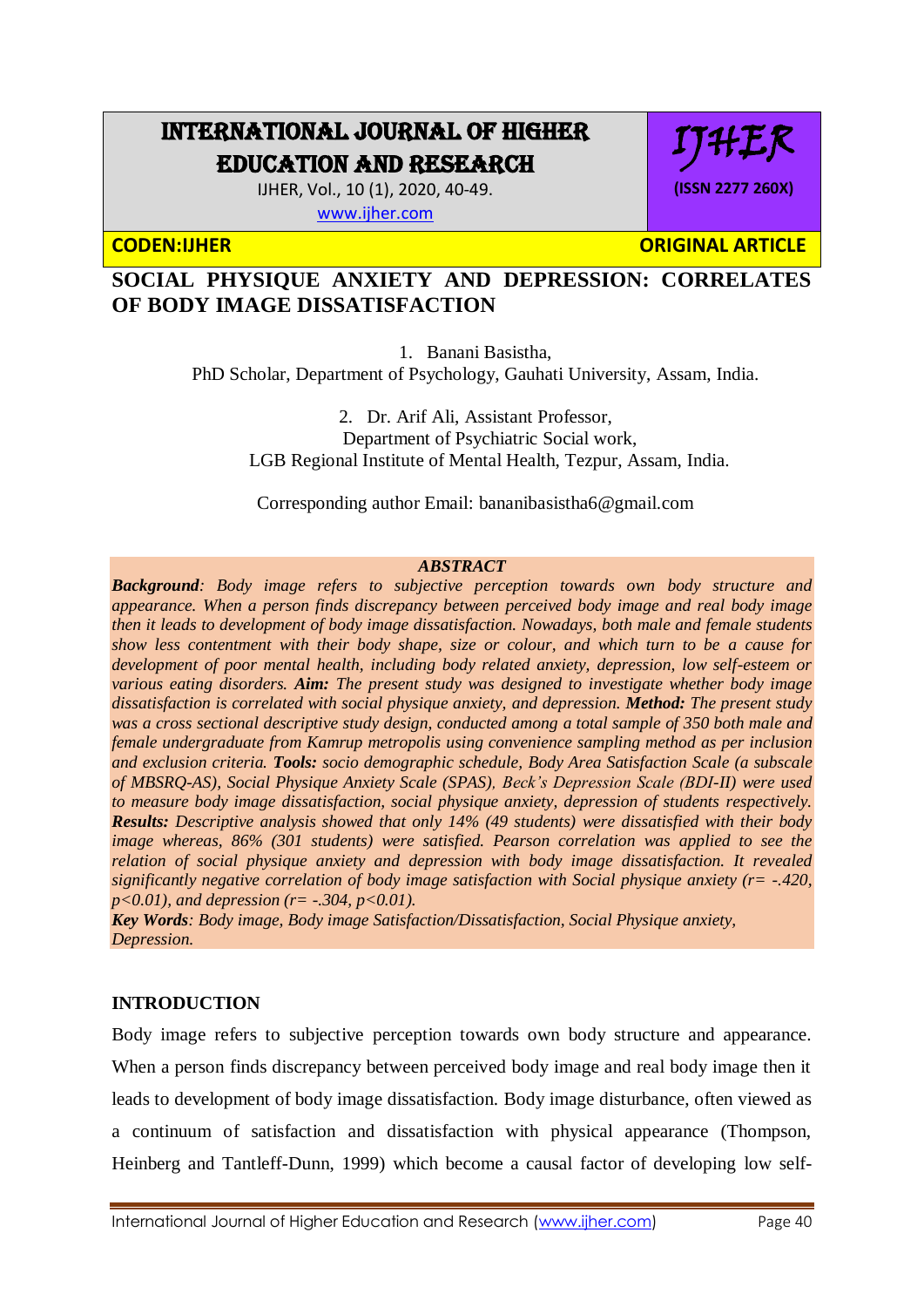esteem, social anxiety, depressive symptoms and many more. (Cash, 1990; Frederick and Morrison, 1996; Thompson, 1992). Students who are dissatisfied with their body may diet unnecessarily, take pills to lose weight, and over-exercise, sometimes at damaging levels (Forrest & Stuhldreher, 2007; Maxwell & Cole, 2012). Behavioural aspect of body image is associated with body dysmorphic disorder and variety of eating disorders (bulimia, anorexia, binge eating). People with body image dissatisfaction more likely to develop negative emotions such as, depression, isolation, loss of self-confidence, obsession with loss (Alizade, Mohammadzadeh & Babai, 2016). In general, body image also found to be have an impact of all aspects of human personality (Anderson, Cohen, Naumova, Jacques, & Must, 2007). Social physique anxiety is a phenomenon relating to one's physique, which is experienced when an individual perceives that his/her body shape or figure is being negatively evaluated by others and it is a derivative of social anxiety directly related to the responses of the social judgment of one's physique (Hart, Leary & Rejeski, 1989). Additionally, Russel, W. D. (2002) conducted a study assessing the Prevalence of Social Physique Anxiety, self-esteem, and body image satisfaction among college-aged males. Results indicated that males scoring high in body dissatisfaction reported significantly higher Social Physique Anxiety than those with low body dissatisfaction. Another psychological distress that experienced by a body dissatisfied individual is depression. Depression is a "persistent period of depressed mood or markedly diminished interest or pleasure in all, or almost all, activities that predominates in the clinical picture" (DSM-V, pp. 180; American Psychiatric Association, 2013). The mood change can be ranges from temporary to long lasting. (Iqbal, Shahnawaz & Alam, 2006). It may range, from a relatively minor feeling of melancholy to a deeply negative view of the world and an inability to function effectively (Sarason, 2002). Being teased about appearance and weight by peers or family members may contribute to body dissatisfaction and later on this dissatisfaction with one's body image is found to be related with depression (Hamilton, 2008; Gleason, Alexander, & Somers, 2000; Grilo, Wilfley, Brownell, & Rodin, 1994; Thompson et al., 1995). Similarly, Allgood-Merten, Lewinsohn & Hops (1990) found the significant relationship between body image and depression for both sexes where, females reported to have more depressive symptoms and negative body image than males. Additionally, in previous study, a significant negative correlation between body image and depression was also found (Shin and Paik, 2003). Hence, present study was conducted to explore the relationship of body image with social physique anxiety and depression.

#### **OBJECTIVES**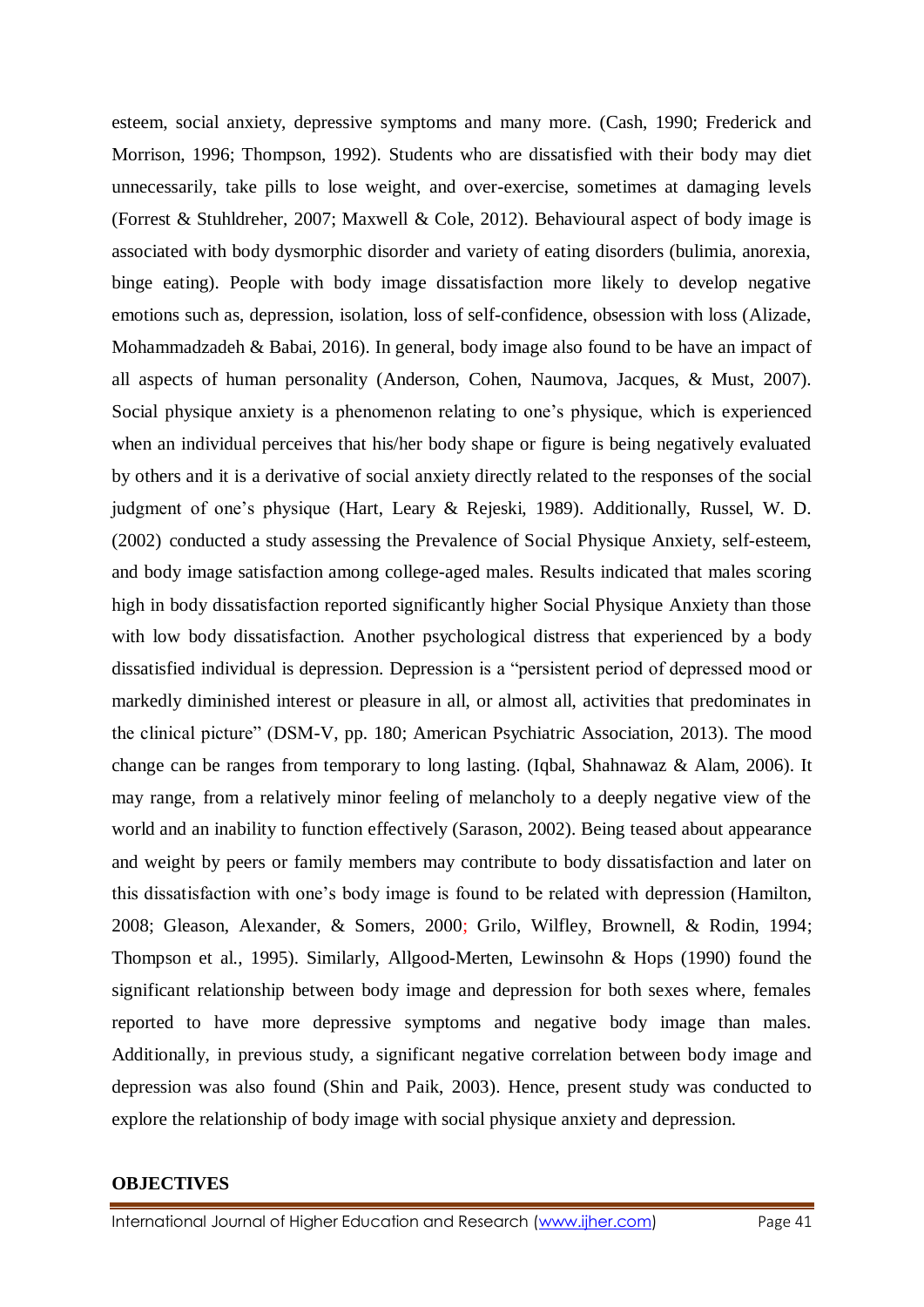- To see prevalence of body image satisfaction/dissatisfaction, social physique anxiety, and depression among college students
- To see correlation between body image satisfaction and social physique anxiety and depression

#### **HYPOTHESIS**

 There will be a significant correlation between body image satisfaction and social physique anxiety, depression.

### **METHOD**

The present study was a cross sectional study, descriptive in nature. Convenience sampling method was used in selection of colleges as well as students from Kamrup metropolis. The total sample consisted of 350 participants including both boys and girls. Participants, those who were studying undergraduate course in science, commerce and humanities stream in various colleges of Kamrup metropolis, affiliating to Gauhati University were selected in the present research.

#### **MEASURES**

**Body Area Satisfaction Scale (BASS) (Cash, 2000):** Body Area Satisfaction scale is a subscale of Multidimensional Body Self Relations questionnaire- Appearance Scales (MBSRQ-AS). MBSRQ-AS developed by Thomas Cash and fellow researchers. This scale has 5 subscales, and BASS is one of them. Body Areas Satisfaction Scale (BASS) assesses satisfaction or dissatisfaction with specific areas of the body on a 5-point scale (Complete Satisfaction to Complete Dissatisfaction). BASS consists of 9 items. BAS scale has a good psychometric properties and high level of internal consistency where, Cronbach alpha is .82.

**Beck's Depression Inventory- II (Beck, A.T., Steer, R.A., & Brown, G.K. (1996).** Manual for the Beck Depression Inventory-II): The BDI-II is a widely used 21-item self-report inventory measuring the severity of depression in adolescents and adults (13-80 Years). Responses are rated on a 4-point Likert-type scale ranging from 0 to 3, based on severity of each item.

**Social Physique Anxiety Scale (R. Leary 2013):** social physique anxiety scale (SPAS) a 12 item self-report scale to measure social anxiety related to physique. SPAS was developed by M. R. Leary (2013). It demonstrated both high internal and test retest reliability.

# **PROCEDURE**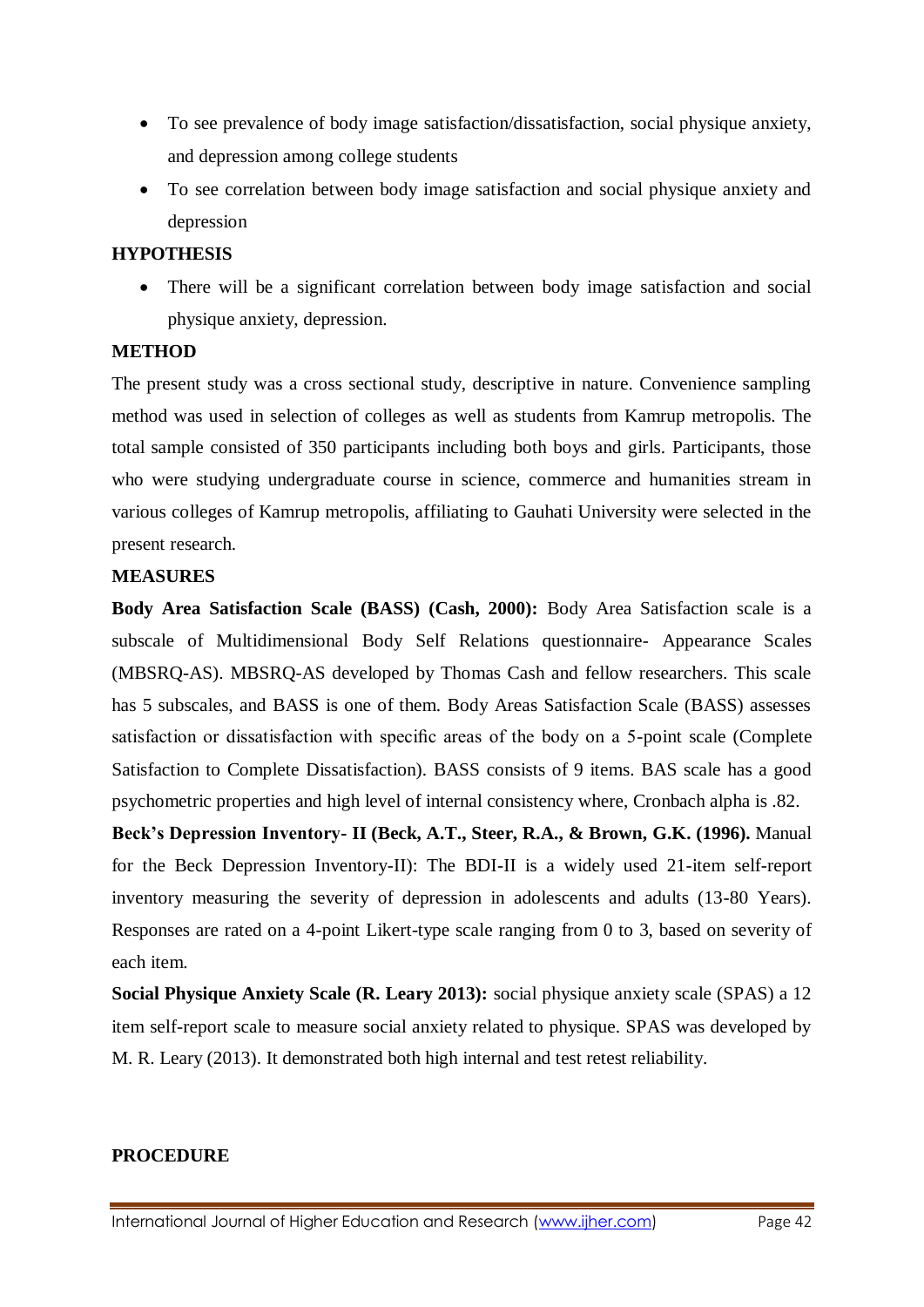Prior to the beginning of the current research, permission was taken from college administration. The Participants were selected only after getting their consent to participate in the study and they were explained the nature and objectives of the study. Participants are assessed with a sociodemographic datasheet and followed by applying Body Area Satisfaction scale (BASS), beck's depression inventory and social physique anxiety scale. Administration of the scales took around 10 to 15 minutes for each individual.

# **STATISTICAL ANALYSIS**

Data was analysed using SPSS version 21 software system. Descriptive statistics including frequency, Percentage were applied to check prevalence of body image satisfaction/Dissatisfaction, depression, social physique anxiety among college students and t test were derived for the sample responses to check the differences of body image satisfaction, social physique anxiety and depression in both gender (Male and Female). Again, Pearson correlation method was implemented to determine the degree to which all the variable including social physique anxiety and depression are correlated with body image satisfaction.

### **RESULTS**

Table 1

| <b>Body</b> image          | <b>Frequency</b> | <b>Percent</b> |
|----------------------------|------------------|----------------|
| Body image dissatisfaction | 49               | 14.0           |
| Body image satisfaction    | 301              | 86.0           |
| Total                      | 350              | 100.0          |

*Prevalence of Body Image Satisfaction/Dissatisfaction*

Table 1 showed prevalence of body image satisfaction and dissatisfaction among college going youth and found that out of 350 students, majority of students i.e. 301(86.0%) were satisfied with their body image, while 49 students (14.0%) only reported that they had body image dissatisfaction.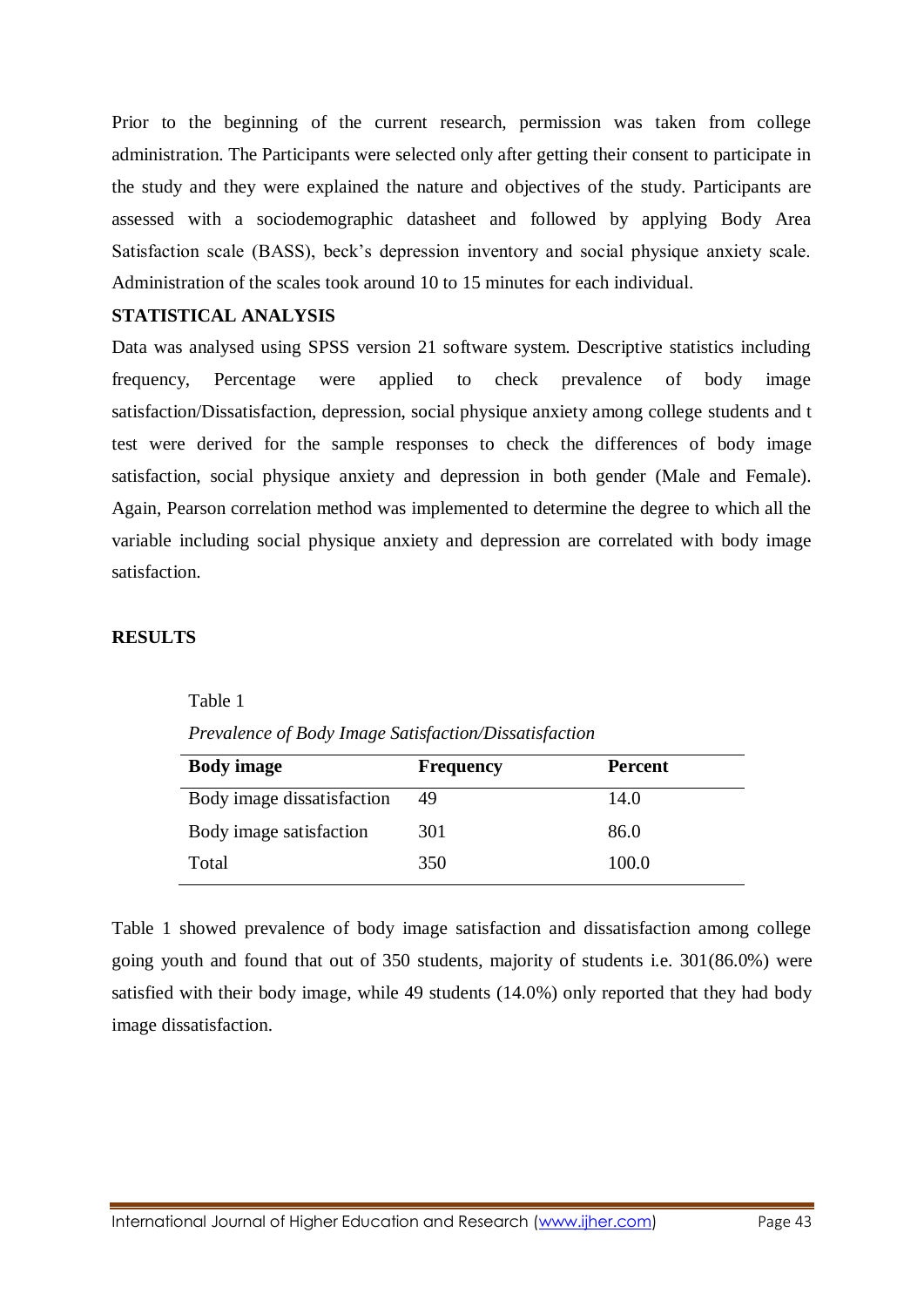#### Table 2

*Prevalence of Social Physique Anxiety*

| Social physique anxiety            | <b>Frequency</b> | <b>Percent</b> |
|------------------------------------|------------------|----------------|
| Absence of social physique anxiety | 77               | 22.0           |
| Moderate social physique anxiety   | 265              | 75.7           |
| High social physique anxiety       | 8                | 2.3            |
| Total                              | 350              | 100.0          |

Table 2 highlighted the prevalence rate of social physique anxiety among college going students and found high social physique anxiety among 8 (2.3%) college going students, 265(75.7%) students had moderate social physique anxiety; whereas 77(22.0%) students had low social physique anxiety.

> Table 3 *Prevalence of Depression (N=350)*

| <b>Depression</b>              | <b>Frequency</b> |     | <b>Percent</b> |       |
|--------------------------------|------------------|-----|----------------|-------|
| Normal                         | 120              | 120 | 34.3           | 34.3  |
| mild mood disturbance          | 103              |     | 29.4           |       |
| Borderline clinical depression | 43               |     | 12.3           |       |
| moderate depression            | 64               |     | 18.3           |       |
| severe depression              | 12               | 230 | 3.4            | 65.70 |
| Extreme depression             | 8                |     | 2.3            |       |
| Total                          | 350              |     | 100.0          |       |

Table 3 showed prevalence rate of depression among college going youth. Out of 350 college going students, a total number of 230 (65.7%) students were found to have depression ranging from mild to severe depression whereas, approx. one third participants 120 (33.3%) were found normal. Prevalence of depression found that, 29.4% had mild mood disturbance, 12.3% had borderline clinical depression, 18.3% had moderate depression and rest 3.4% and 2.3% had severe depression and extreme depression respectively.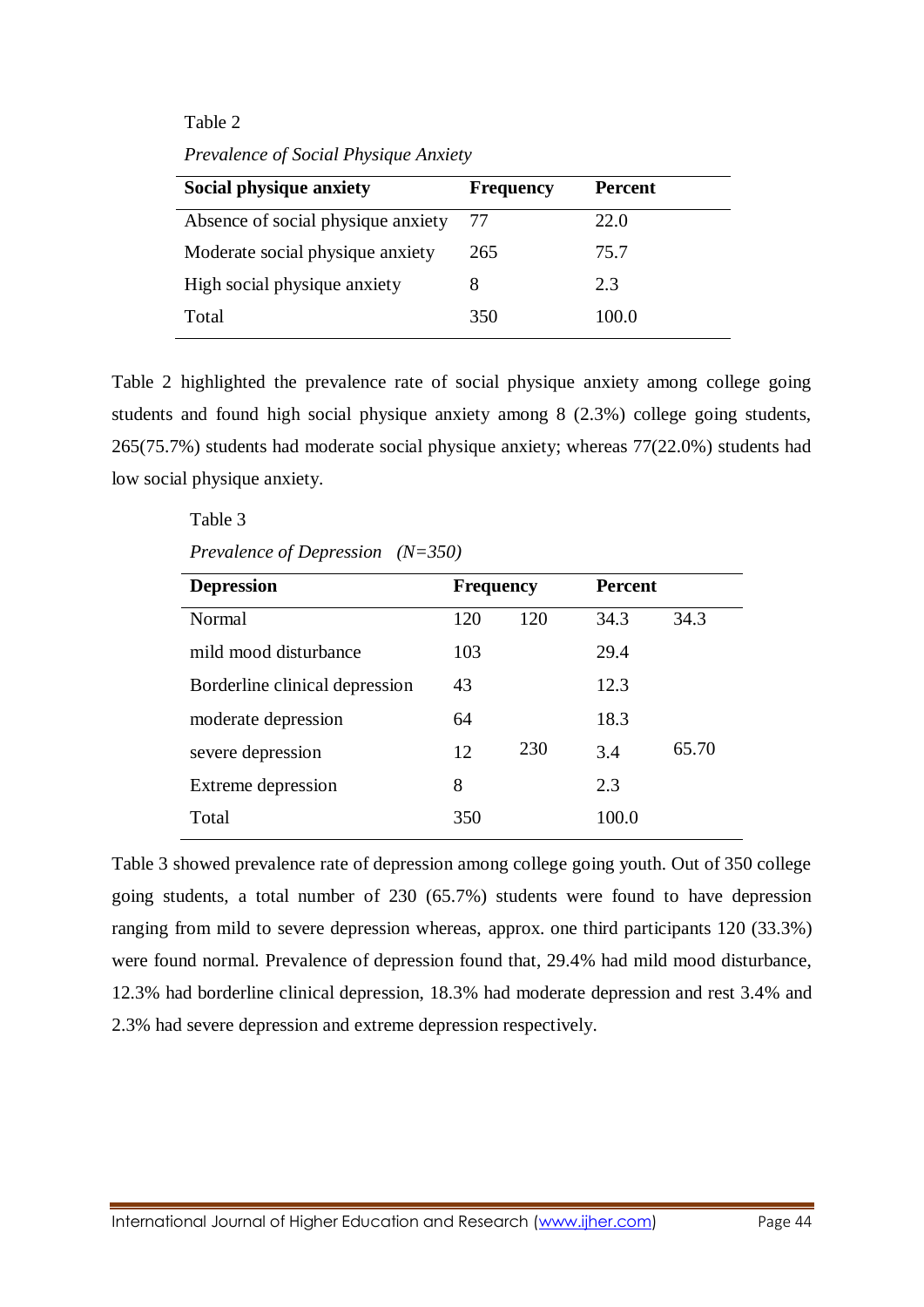#### Table 4

*Correlation of Social Physique Anxiety, Depression with Body Image Satisfaction*

|                                | <b>Social Physique Anxiety Depression</b> |            |
|--------------------------------|-------------------------------------------|------------|
| <b>Body Image Satisfaction</b> | $-.420$ <sup>**</sup>                     | $-.304$ ** |

Table 4 showed that, social physique anxiety ( $r = -.420$ ,  $p < 0.01$ ) was significantly negatively correlated with body image satisfaction. Similarly, body area satisfaction  $(r=-.304, p<0.01)$ also had significant negative correlation with depression. It indicates that, those college students who are satisfied with their body image possessed lower level of depression or sometimes they might not have any depression and they had low social physique anxiety too. Hence, hypothesis that assumed "body image satisfaction will have a significant relation with depression and social physique anxiety" was accepted.

#### **DISCUSSION**

# **Prevalence of Body Image Satisfaction/Dissatisfaction, social physique anxiety and depression**

In many Indian studies found that 28% young women had moderate body dissatisfaction (Soohinda, *et al.*, 2019), followed by Rashmi *et al.* (2016), Goswami *et al* (2012). and Priya et al. (2010) also found that, 19%, 13.5% and 33.3% of participants respectively had body image dissatisfaction. These findings are inconsistent with our present study where only one third students were dissatisfied with body image rest were found to be satisfied.

Similarly, our present study showed that maximum students had normal social anxiety relating to their physical appearance and a very few only reported to have high social physique anxiety; hence in support of the present result, a study conducted by Chu, Bushman and Woodard (2008), showed that 38.27%, 31.15%, 30.56% had moderate, low and high anxiety respectively.

Additionally, while reviewed about depression level among students in the present study, it showed that, one third students only found to be normal in contrast rest students had mild to severe depression. This finding is consisted with Naushad et al. 2014, study, where depression was seen among 79.2% students and most of the students (41.2%) found to have moderate level of depression and 26.6% had mild depressive symptoms. Similarly, Kumar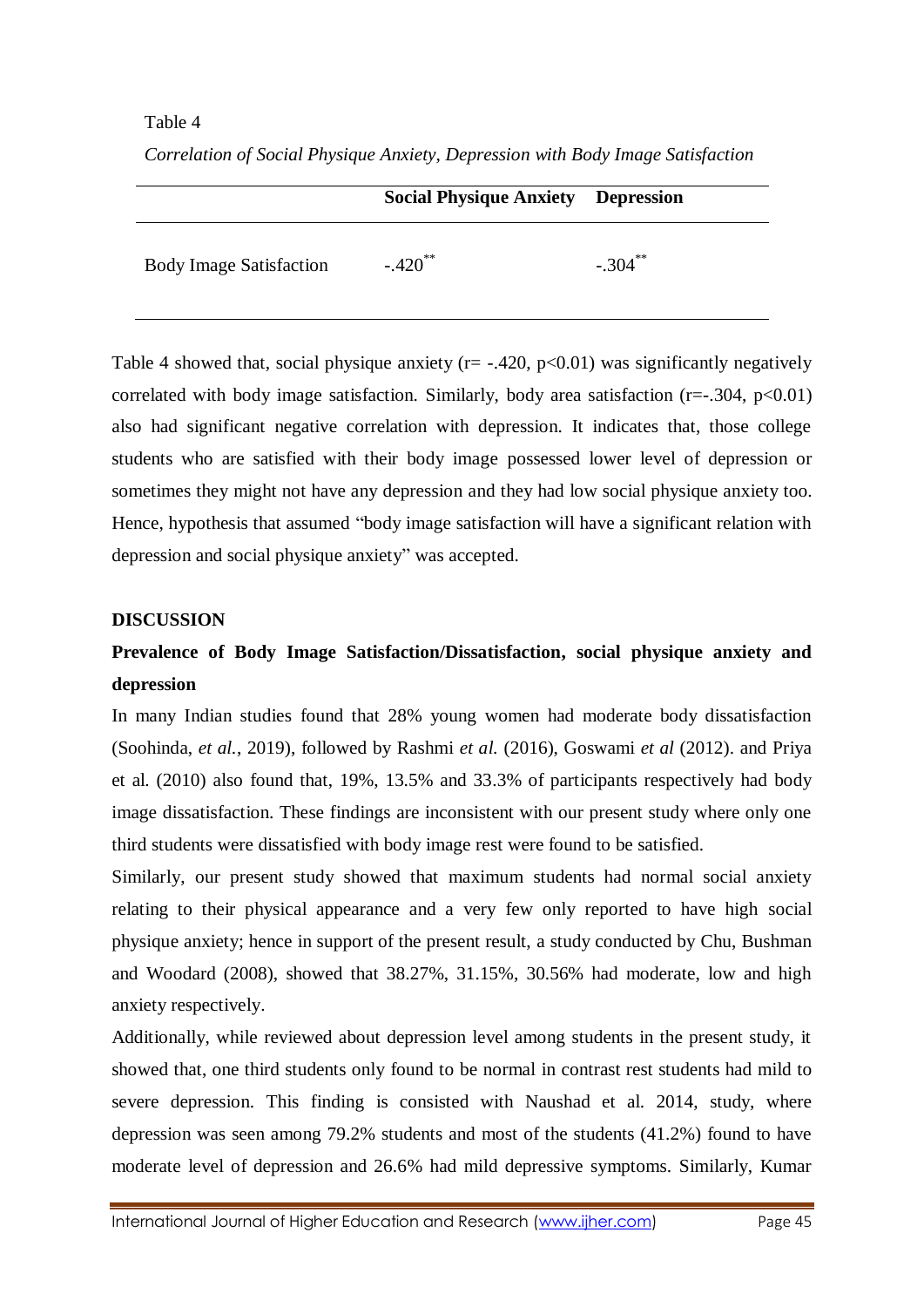and Narayan (2018) did a survey among medical students in Bihar and prevalence of depression found to be 56%.

**Relation of between Body Image Satisfaction and Social Physique Anxiety, Depression** Findings of the present research showed that, body image satisfaction had significant negative correlation with social physique anxiety and depression of college students belongs to Kamrup metropolis. Murphy, A. (2012) did a survey by using Pearson's correlation and found a strong correlation between body image dissatisfaction and social physique anxiety in males and females. According to present findings, body image satisfaction had negative correlation with depression. It was found to similar with a study by Hamilton (2008), which examined the relationship between body image and depression in college women at a large urban state college and they found a significant relation in body image with depression, which indicates that high in body image satisfaction, lowering the level of depression, and low in body image satisfaction leads to increase the level of depression. Similarly, Davis and Katzman (1997), also examined the relationship between depression and body image on Chinese men and women concluded that women had significantly lower body images and higher depression levels, when compared to men.

# **LIMITATION**

- Sample size was less.
- No gender difference was seen.
- It was conducted only among urban colleges of Kamrup Metropolis affiliating to Gauhati University.

# **CONCLUSION**

The current study showed the existence of correlation between body image satisfaction with social physique anxiety and depression, which suggested that students with high on body image satisfaction possessed low social physique anxiety and depression. Apart from this, in the present study significant gender difference was found in body image satisfaction, social physique anxiety and depression among male female undergraduate students. It revealed that, that female students perceived more body image dissatisfaction as well as social physique anxiety and depression compare to male counterparts. Therefore, it is suggested that in every college there should be a counsellor to help out the students in various domain of mental health and wellbeing, so that student can overcome their problems, maintain a balanced life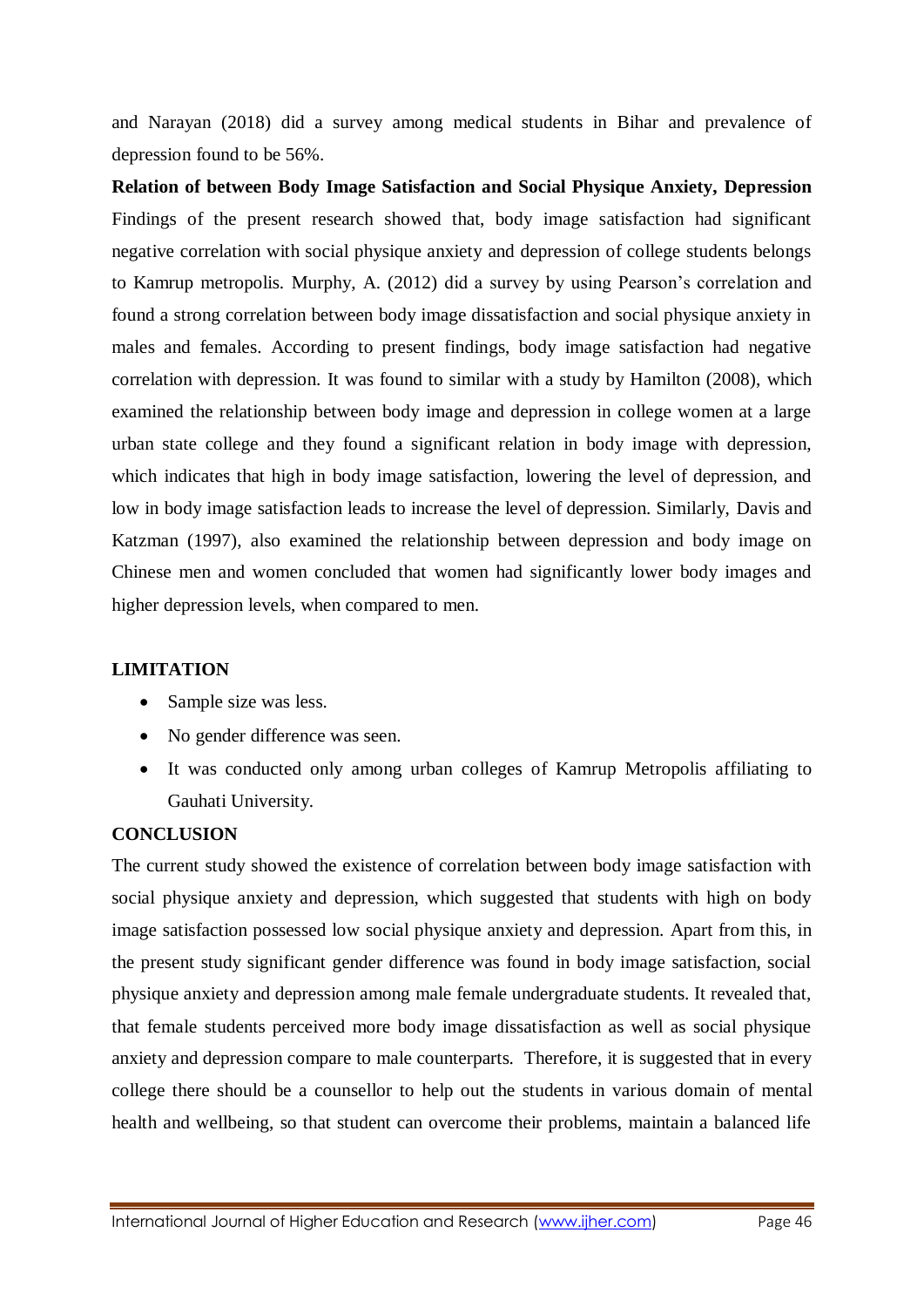and show academic progress along with other co-curricular activities and also in field of sports.

#### **CONFLICT OF INTEREST**

Nil

#### **ACKNOWLEDGEMENT**

The present research paper has been completed as a part of PhD thesis by  $1<sup>st</sup>$  author under supervision of  $2<sup>nd</sup>$  author.

#### **REFERENCE**

- Alizade, L., Mohammadzadeh, H., & Babai, S. (2016). Relationship between cognitive emotion regulation strategies and body image with eating disorder symptoms in secondary school students in the city of Urmia. *International Academic Journal of Psychology and Educational Studies*, *1*(3), 32-42.
- Allgood-Merten, B., Lewinsohn, P. M., & Hops, H. (1990). Sex differences and adolescent depression. *Journal of abnormal psychology*, *99*(1), 55.
- American Psychiatric Association. (2013). Diagnostic and statistical manual of mental disorders. *BMC Med*, *17*, 133-137.
- Anderson, S. E., Cohen, P., Naumova, E. N., Jacques, P. F., & Must, A. (2007). Adolescent obesity and risk for subsequent major depressive disorder and anxiety disorder: prospective evidence. *Psychosomatic medicine*, *69*(8), 740-747.

Beck, A. T., Steer, R. A., & Brown, G. K. (1996). Beck depression inventory-II. *San Antonio*, *78*(2), 490-498.

- Cash, T. F. (1990). The psychology of physical appearance: Aesthetics, attributes, and images.
- Cash, T. F. (2000) MBSRQ users' manual. (3rd ed.) Norfolk, va: old dominion univer. Press.
- Chu, H. W., Bushman, B. A., & Woodard, R. J. (2008). Social physique anxiety, obligation to exercise, and exercise choices among college students. *Journal of American College Health*, *57*(1), 7-14.
- Davis, C., & Katzman, M. (1997). Charting new territory: Body esteem, weight satisfaction, depression, and self-esteem among Chinese males and females in Hong Kong. *Sex Roles*, *36*(7-8), 449-459.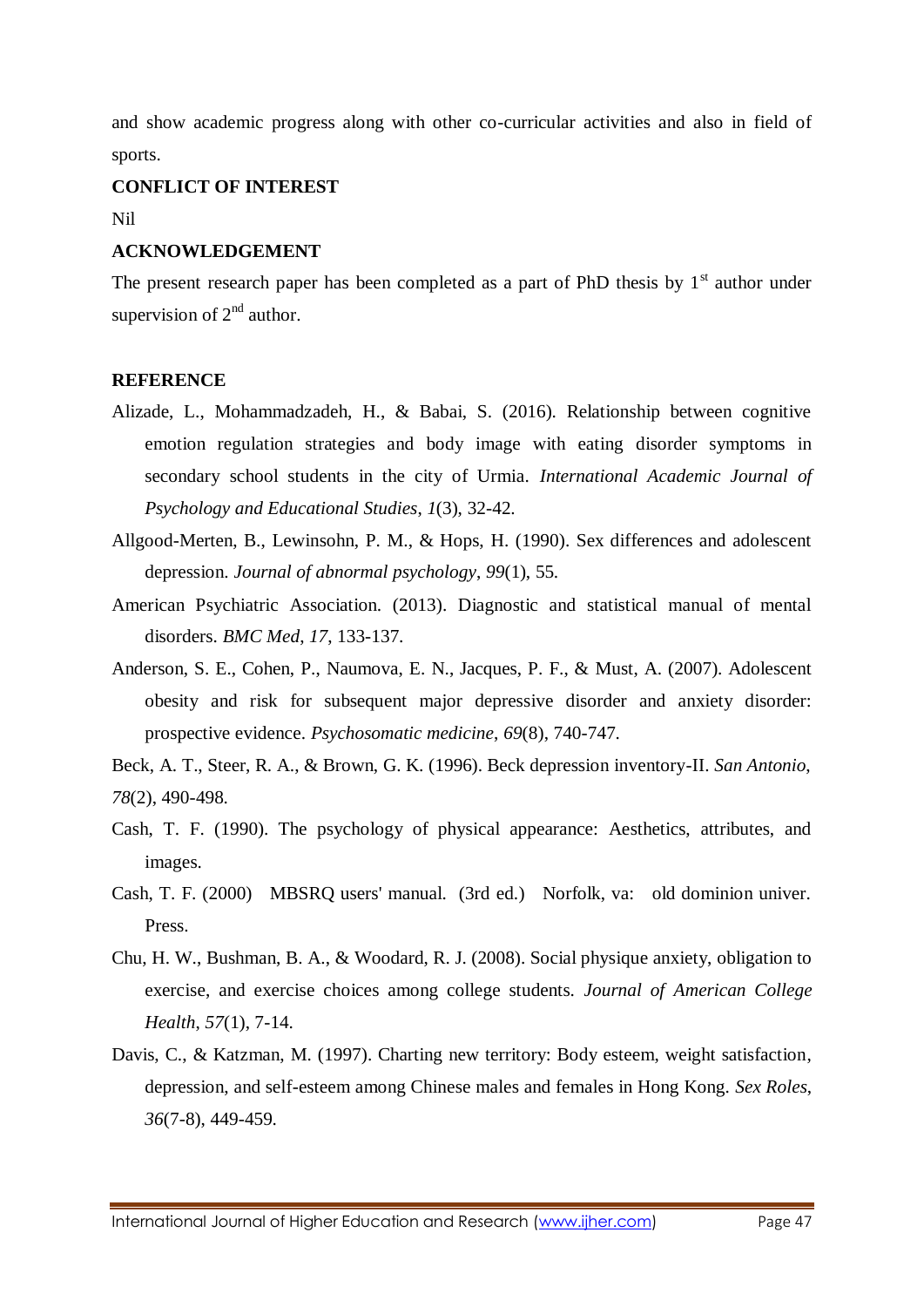- Forrest, K. Y., & Stuhldreher, W. L. (2007). Patterns and correlates of body image dissatisfaction and distortion among college students. *American Journal of Health Studies*, *22*(1).
- Frederick, C. M., & Morrison, C. S. (1996). Social physique anxiety: Personality constructs, motivations, exercise attitudes, and behaviors. *Perceptual and motor skills*, *82*(3), 963- 972.
- Gleason, J. H., Alexander, A. M., & Somers, C. L. (2000). Later adolescents' reactions to three types of childhood teasing: Relations with self-esteem and body image. Social Behaviors and Personality, 28, 471–480.
- Goswami, S., Sachdeva, S., & Sachdeva, R. (2012). Body image satisfaction among female college students. *Industrial psychiatry journal*, *21*(2), 168.
- Grilo, C. M., Wilfley, D. E., Brownell, K. D., & Rodin, J. (1994). Teasing, body image, and self-esteem in a clinical sample of obese women. *Addictive Behaviors*, *19*(4), 443-450.
- Hamilton, S. R. (2008). A relationship between perceived body image and depression: How college women see themselves may affect depression. *Stud J Psychol*, *1*, 13-20.
- Hart, E. A., Leary, M. R., & Rejeski, W. J. (1989). Tie measurement of social physique anxiety. *Journal of Sport and exercise Psychology*, *11*(1), 94-104.
- Heinberg, L. J., & Thompson, J. K. (1992). Social comparison: Gender, target importance ratings, and relation to body image disturbance. *Journal of social behavior and personality*, *7*(2), 335.
- Iqbal, N., Shahnawaz, M. G., & Alam, A. (2006). Educational and gender differences in body image and depression among students. *Body Image*, *114*(111.76), 112-70.
- Kumar, S., & Narayan, H. (2018). Prevalence of depression and its associated factors among students of a medical college in Bihar. *Prevalence*, *4*(4).
- Leary, M. R. (2013). Social Physique Anxiety Scale(SPAS). Measurement Instrument Database for the Social Science. Retrieved from [https://www.midss.org/sites/default/files/social\\_phys\\_anx.pdf](https://www.midss.org/sites/default/files/social_phys_anx.pdf)
- Maxwell, M. A., & Cole, D. A. (2012). Development and initial validation of the Adolescent Responses to Body Dissatisfaction Measure. *Psychological assessment*, *24*(3), 721.
- Murphy, A. (2012). Body image and Social Physique Anxiety: gender differences, personality types and effects on self-esteem.
- Naushad, S., Farooqui, W., Sharma, S., Rani, M., Singh, R., & Verma, S. (2014). Study of proportion and determinants of depression among college students in Mangalore city. *Nigerian medical journal: journal of the Nigeria Medical Association*, *55*(2), 156.

International Journal of Higher Education and Research (www.ijher.com) Page 48